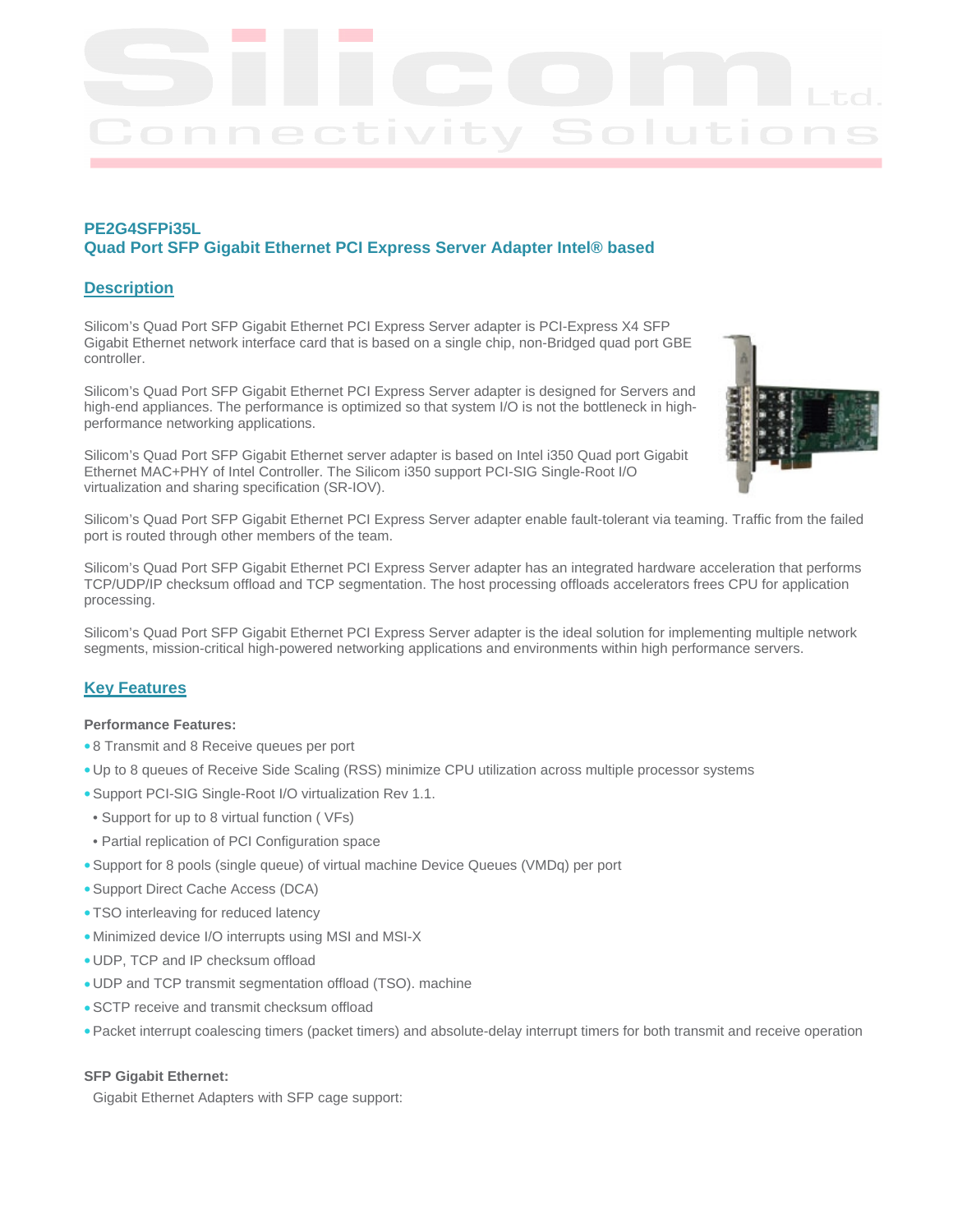- 1000Base-LX Fiber Gigabit Ethernet with 1000Base-LX SFP transceiver.
- 1000Base-SX Fiber Gigabit Ethernet with 1000Base-SX SFP transceiver
- SFP (1000Mb/s) Copper Gigabit Ethernet with SFP transceiver
- Small Form Factor Pluggable (SFP) Cage for SFP LC connectors
- 2PortLink synchronization
- Optional SGMII mode (future support)

#### **Common Key features:**

- Support PCI Express Base Specification 2.1 (5 GTs)
- High performance, reliability, and low power use in Intel i350 Quad integrated MAC + PHY and SERDES chip Controllers.
- Ultra deep, packet buffer per channel lowers CPU utilization.
- Hardware acceleration that can offload tasks from the host processor. The Controllers can offload TCP/UDP/IP checksum calculations and TCP segmentation.
- Priority queuing 802.1p layer 2 priority encoding.
- Virtual LANs –802.1q VLAN tagging.
- Jumbo Frame (9.5KB)
- 802.x flow control
- Multicast/ broadcast Packet replication
- Supports Vital Product Data (VPD)
- LEDs indicators for link/Activity status

## **Technical Specifications**

### **SFP Gigabit Ethernet Technical Specifications - (SFP) Adapters:**

| <b>SFP (Small Form Factor)</b><br>Pluggable) supports:              | 1Gb SERDES interfaces supports 1000Base-X in order to connect with SFP to 1000Base-SX /<br>1000Base-LX / 1000Base-T SFP transceivers. |
|---------------------------------------------------------------------|---------------------------------------------------------------------------------------------------------------------------------------|
| <b>IEEE Standard / Network</b><br>topology:<br>with 1000Base-T SFP  | Gigabit Ethernet (1000Mb/s only), 1000Base-T,                                                                                         |
| <b>IEEE Standard / Network</b><br>topology:<br>with 1000Base-SX SFP | Fiber Gigabit Ethernet, 1000Base-SX (850nM)                                                                                           |
| <b>IEEE Standard / Network</b><br>topology:<br>with 1000Base-LX SFP | Fiber Gigabit Ethernet, 1000Base-LX (1310nM)                                                                                          |

## **SFP Gigabit Ethernet Technical Specifications (SFP 1000Base-SX) Adapters:**

| <b>IEEE Standard / Network</b><br>topology:<br>with 1000Base-SX SFP | Fiber Gigabit Ethernet, 1000Base-SX (850nM)          |
|---------------------------------------------------------------------|------------------------------------------------------|
| Cables and Operating<br>distance:                                   | Multimode fiber:<br>220m at 62.5 um<br>550m at 50 um |
| <b>Optical Output Power:</b>                                        | Typical: -5.97 dBm<br>Minimum: -9.5 dBm              |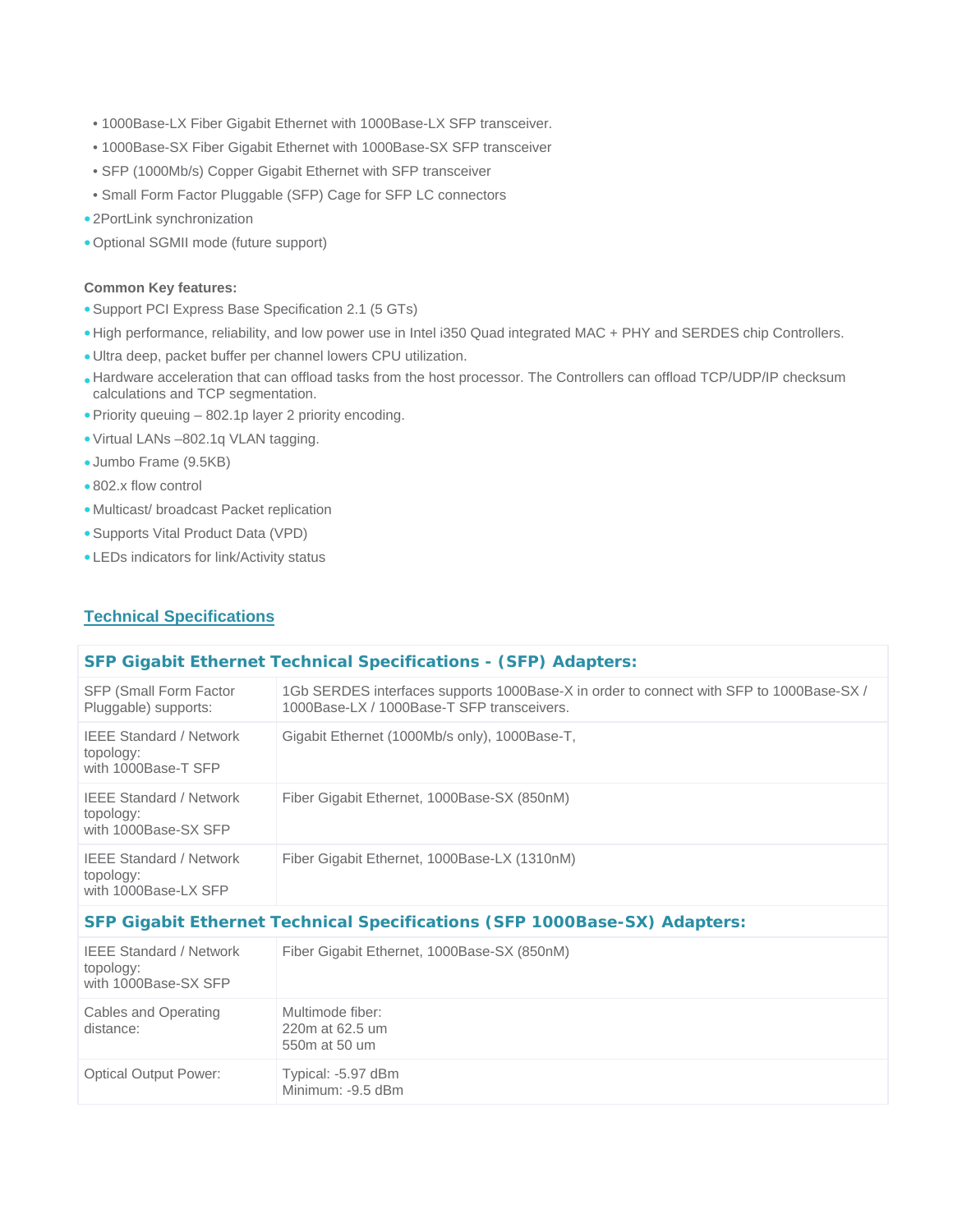| <b>Optical Receive Sensitivity:</b>                                 | Typical: -19.69 dBm<br>Maximum: -17 dBm                                                                                                                                                                                                                                                                                                                                                                                                                                          |  |  |  |
|---------------------------------------------------------------------|----------------------------------------------------------------------------------------------------------------------------------------------------------------------------------------------------------------------------------------------------------------------------------------------------------------------------------------------------------------------------------------------------------------------------------------------------------------------------------|--|--|--|
|                                                                     | SFP Gigabit Ethernet Technical Specifications (SFP 1000Base-LX) Adapters:                                                                                                                                                                                                                                                                                                                                                                                                        |  |  |  |
| <b>IEEE Standard / Network</b><br>topology:<br>with 1000Base-LX SFP | Fiber Gigabit Ethernet, 1000Base-LX (1310nM)                                                                                                                                                                                                                                                                                                                                                                                                                                     |  |  |  |
| <b>Cables and Operating</b><br>distance:                            | Single-Mode:<br>5000m at 9um<br>Multimode fiber: 550m at 50 um<br>550m at 62.5 um                                                                                                                                                                                                                                                                                                                                                                                                |  |  |  |
| <b>Cables and Operating</b><br>distance:<br>Up to:                  | Single-Mode: 10000m at 9um                                                                                                                                                                                                                                                                                                                                                                                                                                                       |  |  |  |
| <b>Optical Output Power:</b>                                        | Typical: -5.87 dBm<br>Minimum: -3 dBm                                                                                                                                                                                                                                                                                                                                                                                                                                            |  |  |  |
| <b>Optical Receive Sensitivity:</b>                                 | Typical: -25.35 dBm<br>Maximum: -19 dBm                                                                                                                                                                                                                                                                                                                                                                                                                                          |  |  |  |
| <b>Operating Systems Support</b>                                    |                                                                                                                                                                                                                                                                                                                                                                                                                                                                                  |  |  |  |
| Operating system support:                                           | Linux<br>Windows                                                                                                                                                                                                                                                                                                                                                                                                                                                                 |  |  |  |
| <b>General Technical Specifications</b>                             |                                                                                                                                                                                                                                                                                                                                                                                                                                                                                  |  |  |  |
| Interface Standard:                                                 | PCI-Express Base Specification Revision 2.1 (5 GTs)                                                                                                                                                                                                                                                                                                                                                                                                                              |  |  |  |
| Board Size:                                                         | 165.15mm x 68.91mm (6.502"X2.713")                                                                                                                                                                                                                                                                                                                                                                                                                                               |  |  |  |
| PCI Express Card Type:                                              | X4 Lane                                                                                                                                                                                                                                                                                                                                                                                                                                                                          |  |  |  |
| PCI Express Voltage:                                                | $+3.3V + -9\%,$<br>$+12V + 8%$                                                                                                                                                                                                                                                                                                                                                                                                                                                   |  |  |  |
| <b>PCI</b> Connector:                                               | Gold Finger: X4                                                                                                                                                                                                                                                                                                                                                                                                                                                                  |  |  |  |
| Controller: :                                                       | Intel i350AM4                                                                                                                                                                                                                                                                                                                                                                                                                                                                    |  |  |  |
| $I/O$ :                                                             | 4 x SFP located on edge of the board                                                                                                                                                                                                                                                                                                                                                                                                                                             |  |  |  |
| Weight:                                                             | 100 gram (3.5275 oz)                                                                                                                                                                                                                                                                                                                                                                                                                                                             |  |  |  |
| Power Consumption:                                                  | 5.64 W, 0.47 A at 12V: Typical all ports operate at 1000 BASE-LX<br>5.28 W, 0.44 A at 12V: No links in all ports operate with LX transceivers<br>4.8 W, 0.4A at 12V: Typical all ports operate at 1000 BASE-SX<br>4.56 W, 0.38 A at 12V: No links in all ports operate with SX transceivers<br>7.44 W, 0.62A at 12V: Typical all ports operate at 1000 BASE-T<br>3.6 W, 0.3 A at 12V: No links in all ports operate at 1000 BASE-T<br>2.76 W, 0.23A at 12V: Without transceivers |  |  |  |
| Holder:                                                             | <b>Metal Bracket</b>                                                                                                                                                                                                                                                                                                                                                                                                                                                             |  |  |  |
| <b>Operating Humidity:</b>                                          | 0%-90%, non-condensing                                                                                                                                                                                                                                                                                                                                                                                                                                                           |  |  |  |
| <b>Operating Temperature:</b>                                       | $0^{\circ}$ C – 45°C (32°F - 113°F)                                                                                                                                                                                                                                                                                                                                                                                                                                              |  |  |  |
| Storage:                                                            | -40°C-65°C (-40°F-149°F)                                                                                                                                                                                                                                                                                                                                                                                                                                                         |  |  |  |
| <b>EMC Certifications:</b>                                          | FCC Part 15, Subpart B Class A<br><b>Conducted Emissions</b>                                                                                                                                                                                                                                                                                                                                                                                                                     |  |  |  |